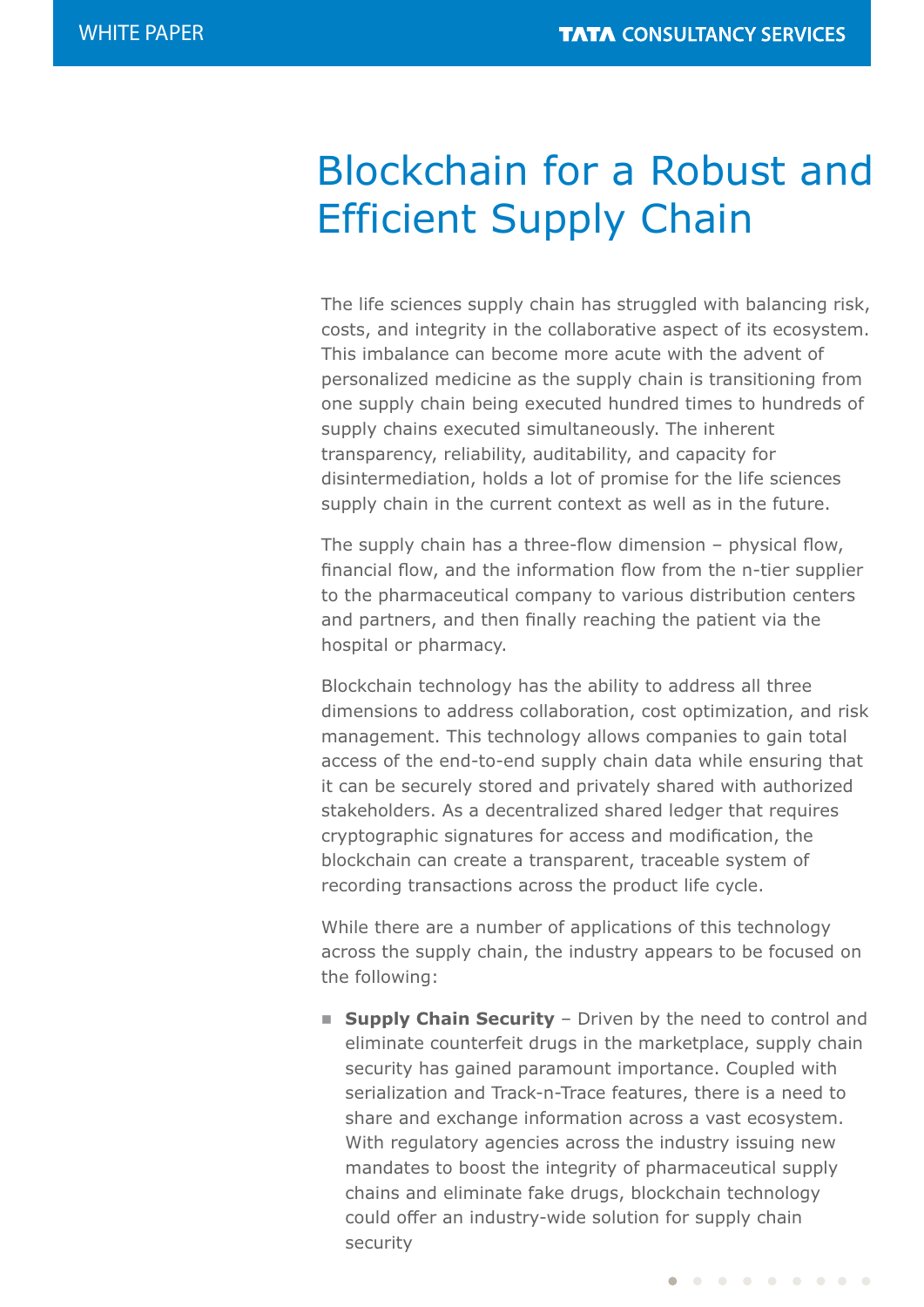- **n Drug Tracking and Provenance** New-age drug distribution has grown immensely in scale and complexity. Product traceability from the point of origin of raw materials/ingredients across the manufacturing sites, and then to larger healthcare ecosystems can piggy back on the blockchain to create an immutable global batch traceability, making it easier to respond to product recalls, holds, and new releases in the market
- **Cold Chain** It is forecasted that 26 out of the top 50 pharmaceutical products will be in the cold chain. With new regulations, the entire pharmaceutical product portfolio has been deemed as temperature sensitive. Current supply chains lack instantaneous, continuous, and transparent access to end-to-end cold chain data. This results in regulatory non-compliance, inability to take timely corrective actions, increased liability, loss of product and potentially, life. Blockchain could be the solution to trust the efficacy of the drugs, at the point of dosing
- **Figure 15 Transforming Developing/Emerging Markets** In developing nations, the market is fragmented and comprises several hundred companies. Such small companies are beset by cash flow problems as the more financially stronger customers are on end for more than 90-day payments for delivered medicines or devices. Big Pharma, on the other end, seeks shorter credit periods, hence the small players are risk averse. Tracking the drugs on a blockchain for transaction legitimacy and authenticity could make it easier for small and mid-sized players to access credit easily as well reduce the overall turnover time
- **Trade Finance on Blockchain** There are several points in the trading process which causes the delays in shipments and payments. For trading across borders, around 40% of the shipments get delayed due to custom clearances. The use of blockchain and smart contracts will automate the execution of business logic and bring a tremendous amount of efficiency to trade finance.

In our point of view the application of blockchain technology in life sciences can be categorized into five buckets– chain of custody, data sharing, financial supply chain, collaboration and patient engagement. It is worthwhile looking at use cases using these as the lenses of focus. The top areas within supply chain can be as that given in Figure 1 below:

. . . . . . . . .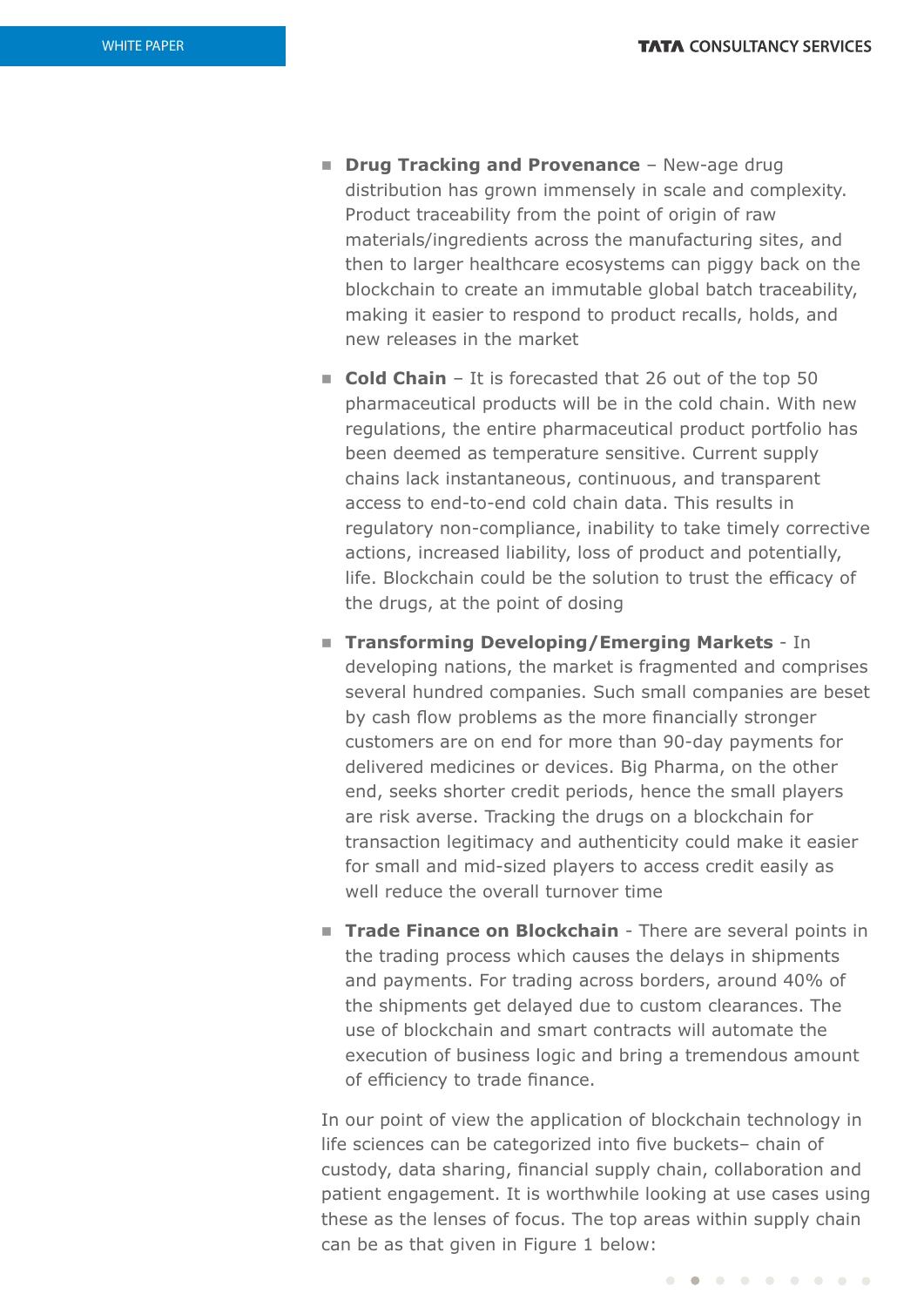

**Figure 1: Top 7 Applications of Blockchain in Healthcare and Pharmaceutical Supply Chains**

# Life Sciences Use Cases

With the increasing importance of blockchain technology in clinical supply chains, it is imperative to be aware of its use cases within the life sciences domain:

# **1. Secure Product Transfer**

Imagined as a system to track the movements of drugs and medical devices, using blockchain and smart contracts, coupled with the use of smart IoT edge devices, cloud ecosystems, from the point of manufacture to the point of dispense or dosage, establishes a clear chain of custody and related obligations. Blockchain will be implemented as a shared ledger for all the ecosystem participants to track and trace at unitlevel drug or device in order to overcome the multiple nodes of risk, disruption and dispute. Issues of provenance, point of obligations transfer, end-to-end view will be eliminated. Crossborder transparency may persist in different forms along with shipment document permutations and combinations.

Some of the solution features are as follows:

- Triple accounting model– leveraged to reduce financial reconciliations– contracts, call offs, and settlements
- IoT integration for seamless events tracking– effective temperature data management or route management
- Secure Box Concept- applicable for VMI, Smart Cabinets, or authorized access (e.g. Field Rep can only open) using a key issued by blockchain). Hash key is used to lock and unlock boxes or cabinets (provide for secured access)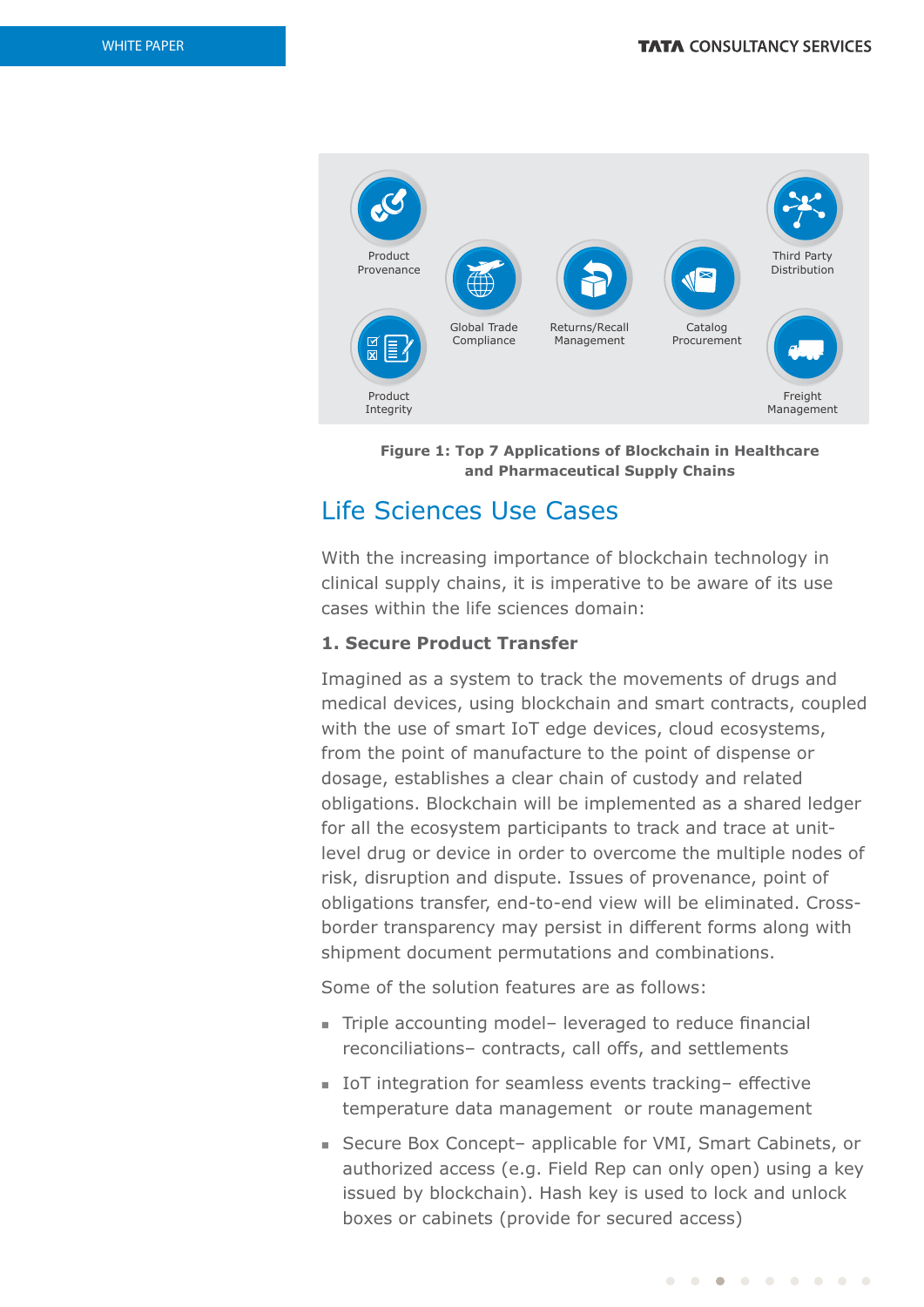

## **Figure2: Secure Product Transfer**

 $\blacksquare$  Automated Smart Contract to trigger action – such as a device with a specific serial number status update as restricted for sale due to insufficient prior documentation (e.g. Sterilization Certificate not issued)

# **2. Surgical Implant Field Tracking**

Surgical implant field tracking is imagined as a system to track the movement of devices from the point of scheduled surgery to the return of material and billing as well as long term anonymized tracking of the patient. It will improve the visibility, verification, and validation of the implant, backed by related accessories and instruments leveraging distributed ledgers, decentralization, authentication, and proof of ownership. A chronological ledger will assist in reaching a consensus on supplied products that each recipient agrees on, and acceptance of the implant with the ownership is established and recorded authoritatively through the blockchain. Automated reconciliation triggered through smart contracts will reduce reconciliation and audit schedules.

. . . . . . . . .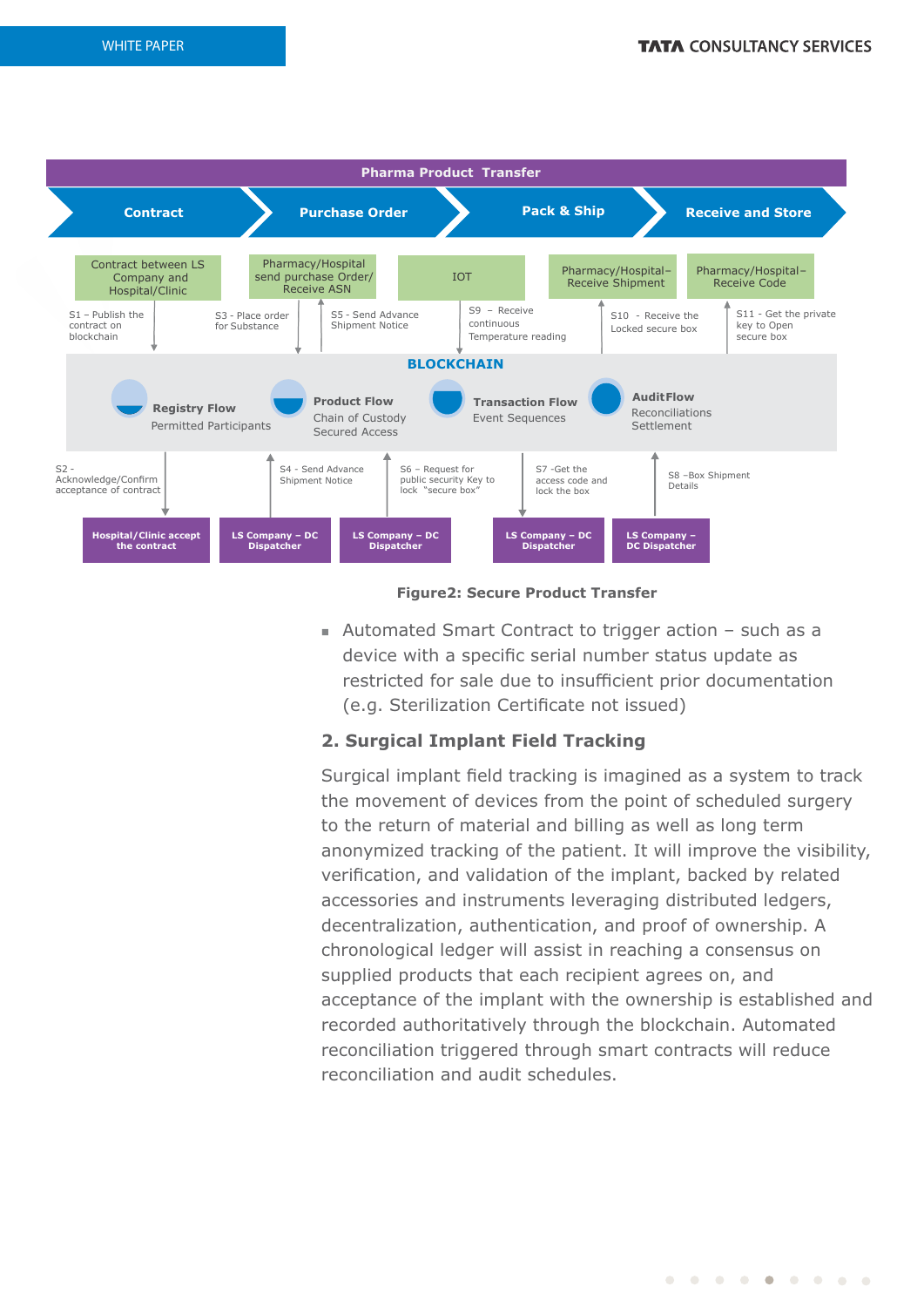

**Figure 3 : Surgical Implant Tracking**

# **3. Contract and Revenue Management**

Contract and revenue management is imagined as an industry lever distributed ledger system. With a plethora of players in this ecosystem, a considerable amount of time is spent in collecting, collating, verifying, and submitting various information and claims to different parties– examples like chargeback, promotional Medicaid among other come to mind. Distributed ledgers along with smart contracts and the underlying ability for all the players to trust the data within provides an ample scope to completely reimagine and provide significant savings in the healthcare ecosystem.



**Figure 4 : Contract and Revenue Management**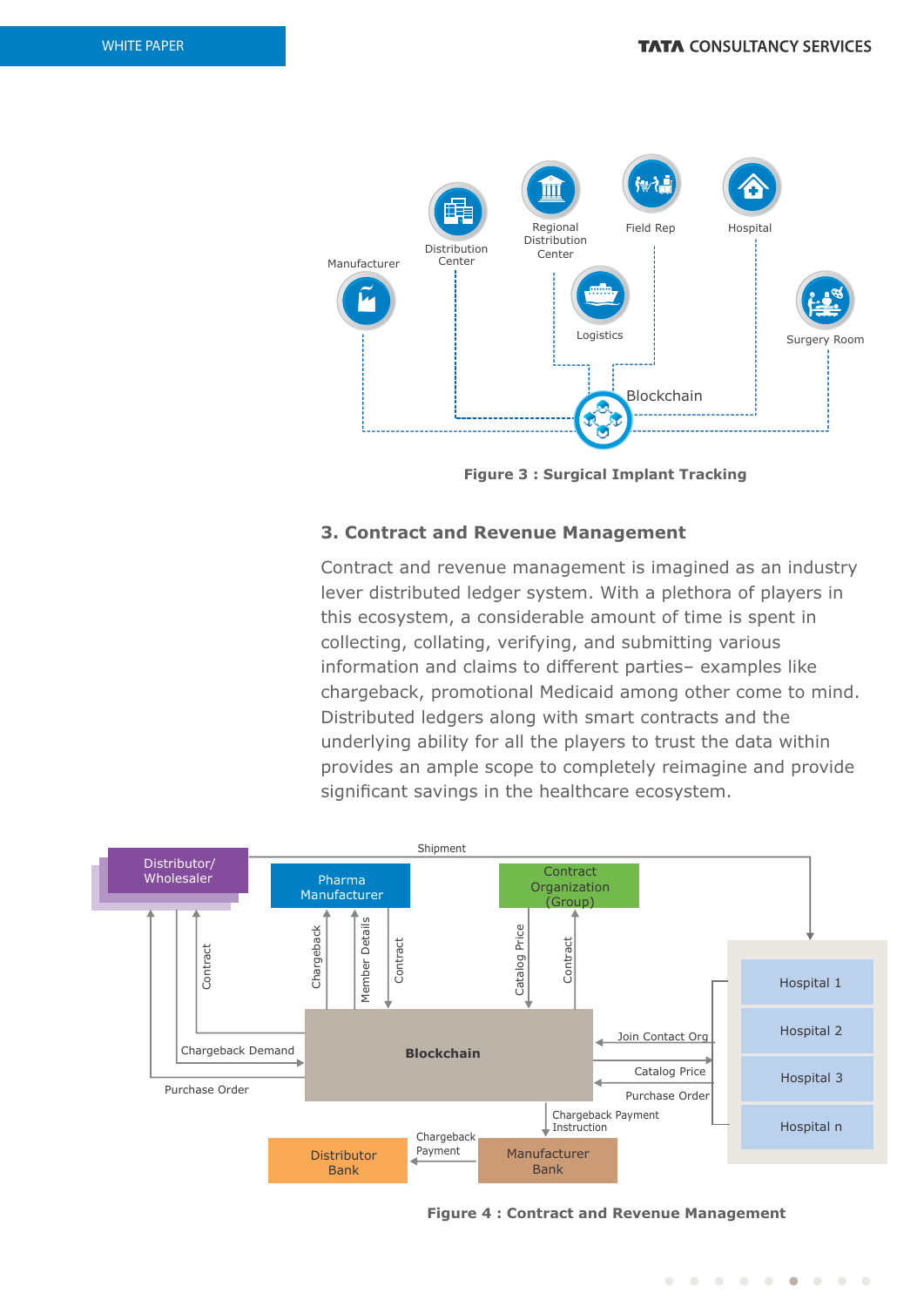**4. Clinical Trial Supplies** – The clinical supply chain an ideal candidate for blockchain-based Business 4.0 disruption. TCS views the clinical supply chain on blockchain as ubiquitous "disruptive and transformative" applications. Data provenance that is required for business or regulatory reasons can be recorded in a secure, immutable, and auditable manner.

There are benefits of tracking medicine, providing drug provenance information, and securely collecting patient-level data under the HIPAA or other compliance laws. However, this isn't the only way by which blockchain technology can make a difference in the clinical supply chain. Secure boxes with digital locks can be used for safer shipping. Such boxes can only be opened by digital keys issued by the blockchain which ensures authorized access by say, doctors and nurses.

An industry-wide deployment of the technology can usher in regulatory changes in the blockchain. Once these changes gain the industry consensus, they can be implemented through smart contracts or automated drug reconciliation through triple accounting-based shared 'records of trust.' This can enable adherence and integration with the IoT, and will consequently drive accountability as well as faster reconciliation.



**Figure 5: Clinical Trial Supply Chain 4.0 - Secure, Agile, Automated and on the Cloud**

Unlike other technologies, blockchain has the potential to address the operational and business challenges at the efficiency level, transform business processes, and create a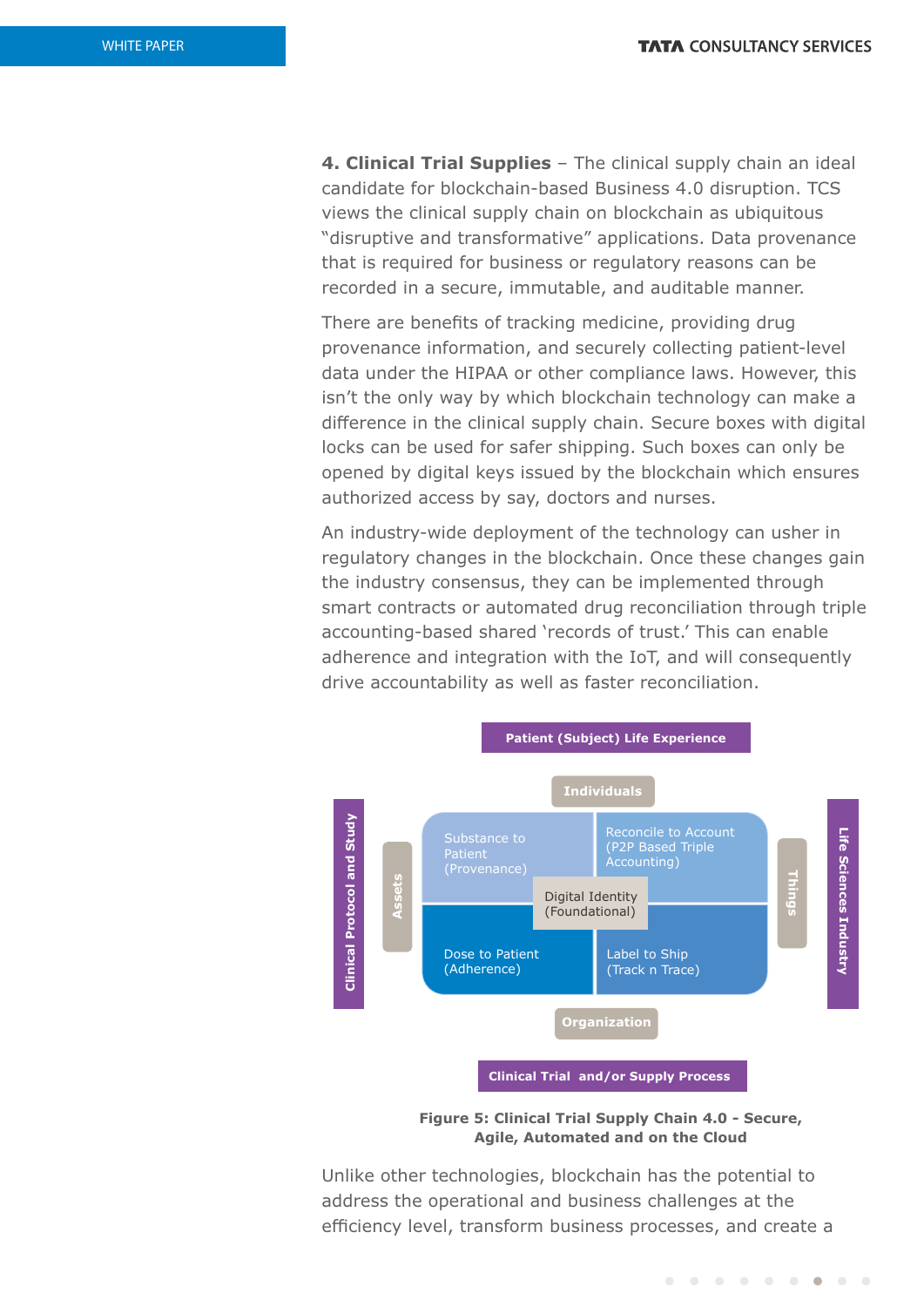. . . . . . . . .

disruptive business model. Pharmaceutical enterprises today are still at a nascent stage as far as embracing the technology is concerned. While they seek to have a clearer understanding of the blockchain capabilities that are relevant to the level of transformation desired and have a solid understanding of the blockchain ecosystem, the potential impact of the technology on the target operating or business models is tremendous. It is possible to bring in steep changes, transforming the business and operating models, instill unwavering trust in lifesaving pharmaceutical products and give patients greater command to administer the clinical trial data through blockchain technology. As digitization of the supply chain increases and end-to-end processes begin to encompass external partners, blockchain technology can become the backbone of the multi-enterprise supply chain network while offering a great degree of enterprise independence simultaneously.